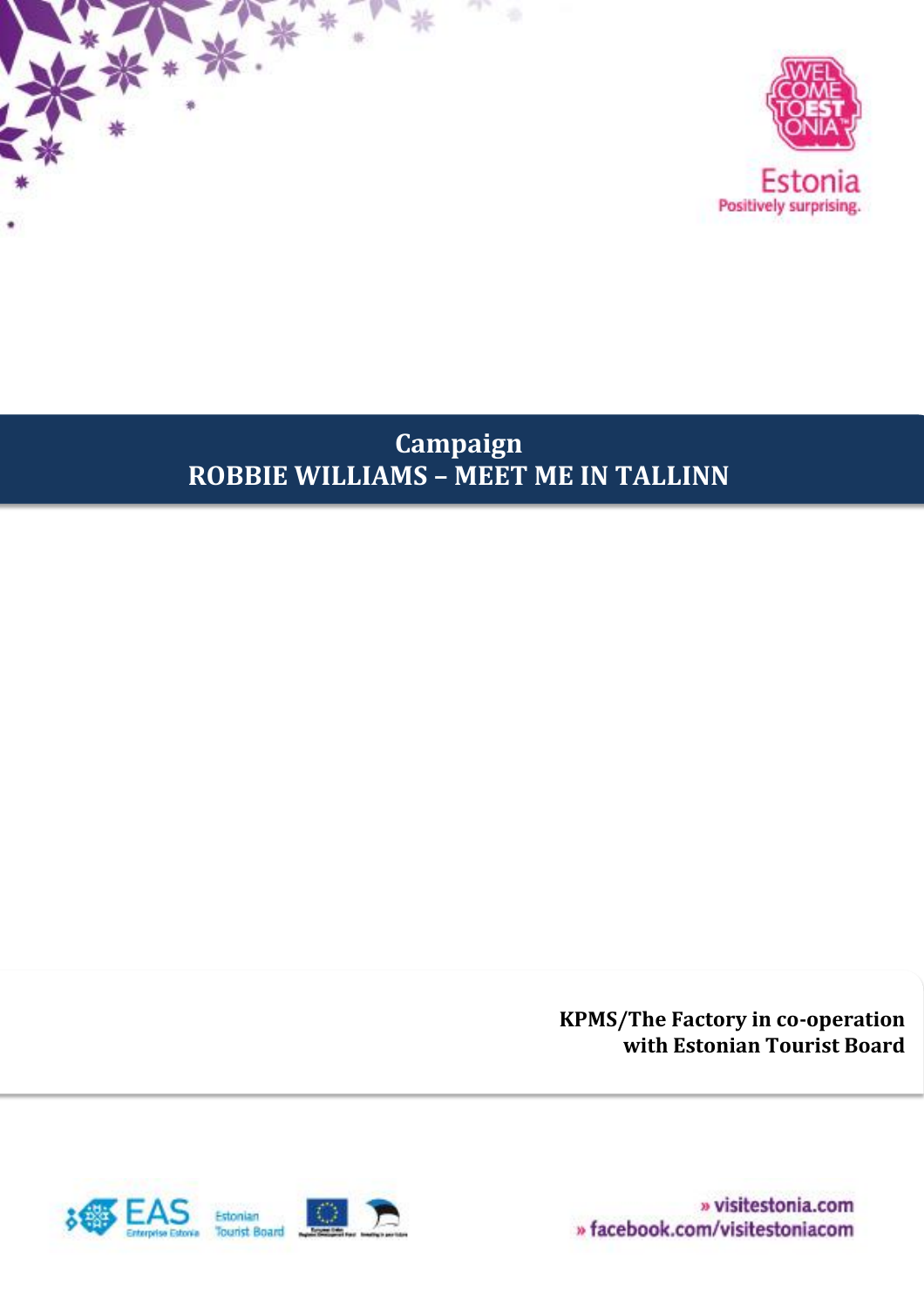

## **THE CORE IDEA – A NEW WAY TO PROMOTE A DESTINATION**

Estonia, a small country with a population of only 1.3 million people, does not have the means for large international campaigns and needs to stand out with creative solutions in promoting the country as a tourist destination.

"Robbie Williams - Meet me in Tallinn" campaign evolved around the first-time show of the UK's best-selling artist in Tallinn, Estonia – the only show in the region among Robbie Williams' first solo tour after six years, taking place on 20 August on Estonian re-independence day.

The tourist promotion campaign consisted of the following:

1. integrated social media campaign (ISMP) to support the activities above and to promote Estonia as a tourist destination

2. live video to cinemas across the world from the concert in Tallinn

3. concert dvd and fan documentary to by filmed in Tallinn for long-lasting effect

The whole campaign was proposed as a marketing framework to be mutually beneficial for the Estonian Tourism Board and Robbie Williams.

### **ESSENCE OF THE ISMP**

Robbie Williams' fans from all over the world were invited to participate in a video submission campaign on the artist's Facebook fan page that had close to 4 million followers. In order to win, participants were required to submit a video telling in a 1 minute story about how Robbie's music had influenced their lives.

10 participants – 5 selected by public voting and 5 by professional jury – were each awarded a prize package that included an all-expenses paid trip to Tallinn during 18- 21 August, unique sightseeing program in Estonia, attendance of Robbie Williams' concert, a special meet & greet with Robbie Williams himself and possibility to become a part of the fan documentary.

The main target group of the promotion is Robbie Williams' existing international fan base through the artist's networks on Facebook, Twitter and mailing lists. Wider audience of new fans will be targeted through press announcements to international entertainment media and Estonian Tourist Board own marketing channels.

The mission of the ISMP was to introduce and promote Tallinn/Estonia as a cool and desirable travel destination, to gather necessary input for "Live in Tallinn" inserts, and to promote the forthcoming "Robbie Williams - Live in Tallinn" DVD / digital release.



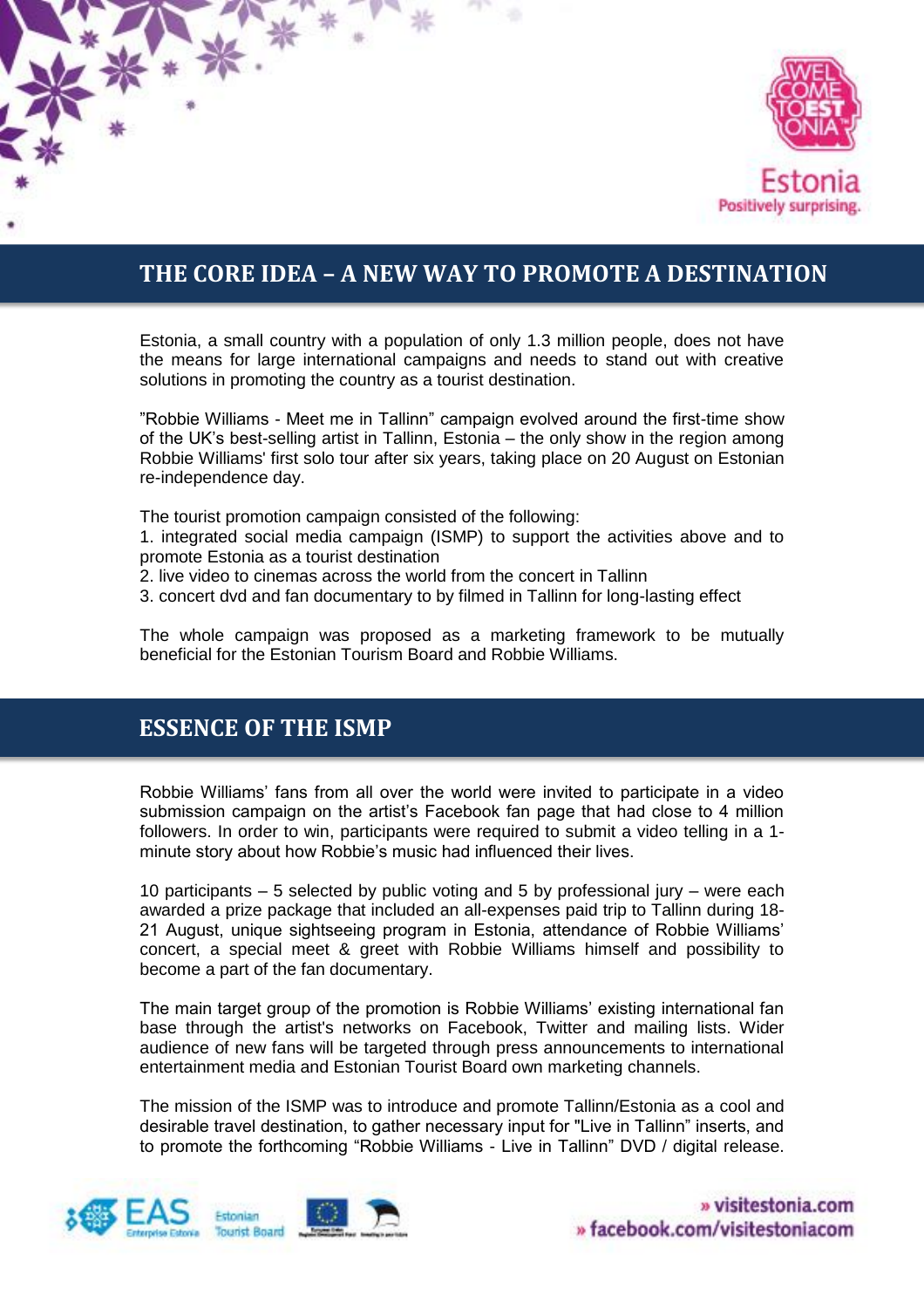

### **VIDEO PRODUCTION**

Agreement was achieved with the artist to move the scheduled shooting of the official concert DVD from the show at Wembley stadium in London to the show in Tallinn, Estonia. Live coverage of Robbie's show in Tallinn to hundreds of cinemas across the world presented an opportunity to draw even more attention to Estonia with a promotional insert during the screening and Robbie mentioning Estonia over and over again during the show.

In addition to the live broadcast to cinemas world-wide and the concert DVD shooting, a fan documentary was created telling 5 human stories of Robbie Williams' fans, their relationship with the artist, their dreams and expectations as they travel to Estonia to meet Robbie Williams and meet with other fans. These video formats, after distributed globally to millions of viewers, will provide long-lasting effect of promotion of Estonia as a travel destination.

## **WHAT WE ACHIEVED**

#### **SOCIAL REACH: MILLIONS WORLDWIDE**

The invitation to enter the contest and fight for a chance to meet Robbie Williams in Tallinn in person was shared on Robbie Williams' Facebook page with 4 million fans, Twitter feed with 2 million followers, Google+ channel with 1 million followers, and robbiewilliams.com web site with 2 million monthly visitors. Contest participants had to send a one-minute video and share their personal story on how Robbie's music had influenced their lives. The Facebook video contest had 332 participants from 47 countries. Contest page had 124 630 unique visitors. All the videos in total had 29 768 votes and 3647 comments.

>>>



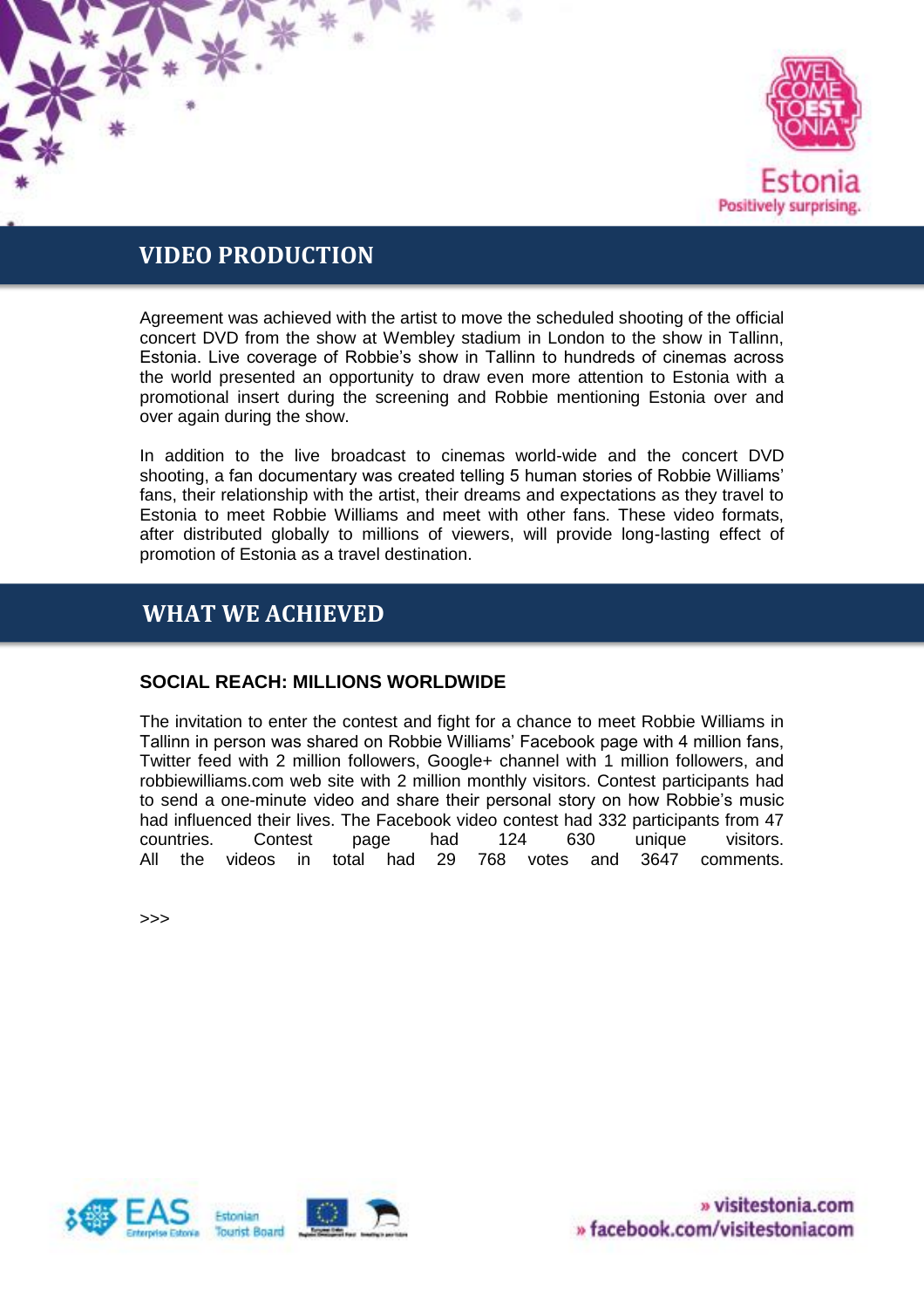

The campaign was supported by posts on Robbie Williams' social media channels. Duplicated into all social media platforms, there were 17 posts on Robbie Williams' official Facebook page related to the campaign and concert in Tallinn that received more than 65 000 comments and more than 6000 shares delivering the message of Estonia and Tallinn being an attractive tourist destination. After the show in Tallinn,<br>Robbie's band voted the show their favourite gig of the tour: Robbie's band [voted the show their favourite gig of the tour:](https://www.facebook.com/photo.php?fbid=10151663534149107&set=pb.5441929106.-2207520000.1387310945.&type=3&theater)